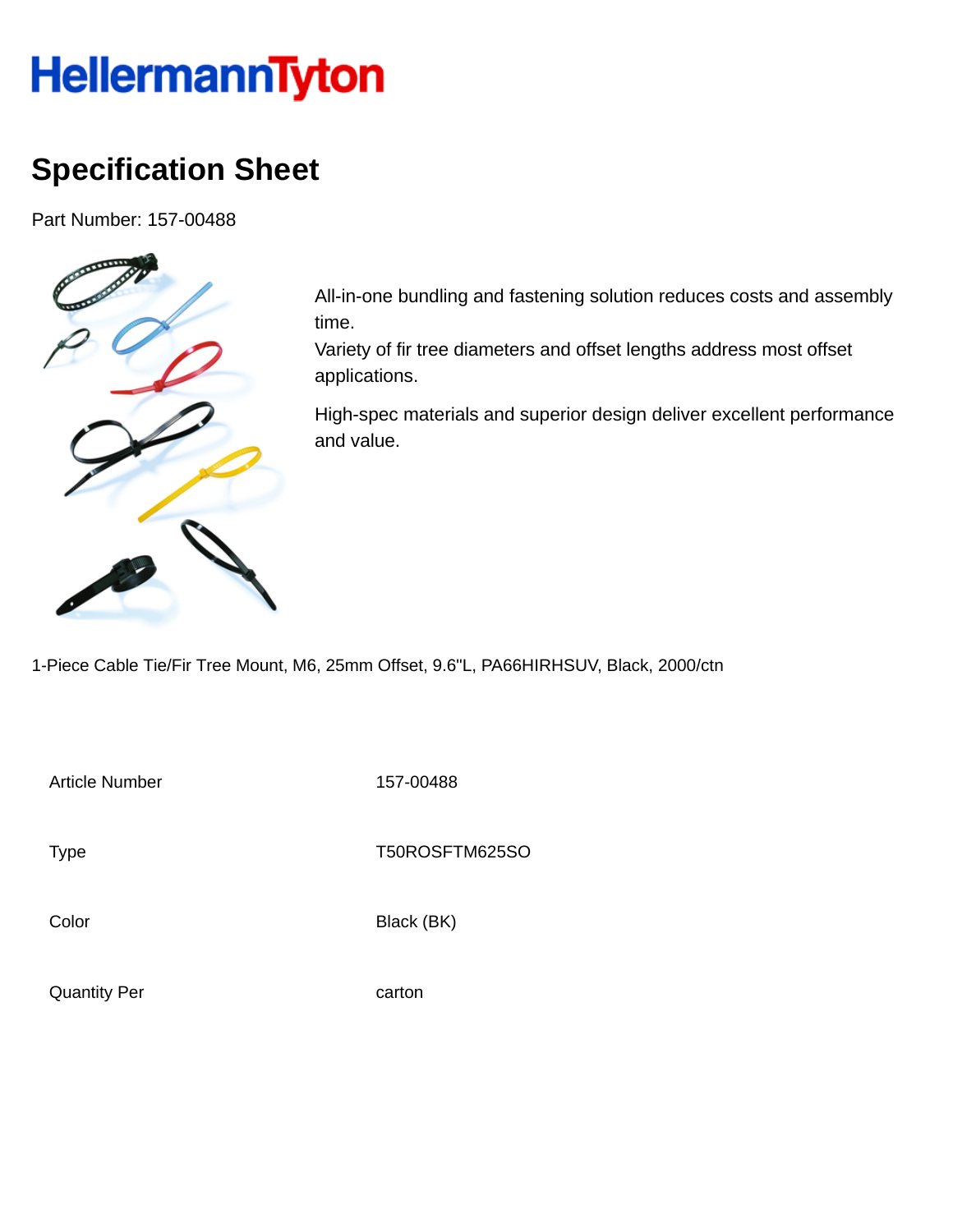| <b>Product Description</b>           | Offset cable ties route and position bundles away from a mounting<br>hole. Rigid offset bar eliminates potential bending of wire or cables<br>once installed. Multiple offset distances and fir tree sizes cover the<br>majority of industry offset applications. The tie strap's outside<br>serration design provides a smooth surface to protect soft bundles.<br>HellermannTyton's one-piece mounting ties offer a complete solution<br>by both bundling and mounting. Their ideal combination of<br>high-specification materials and superior design suit the needs of<br>complex applications. |
|--------------------------------------|-----------------------------------------------------------------------------------------------------------------------------------------------------------------------------------------------------------------------------------------------------------------------------------------------------------------------------------------------------------------------------------------------------------------------------------------------------------------------------------------------------------------------------------------------------------------------------------------------------|
| <b>Short Description</b>             | 1-Piece Cable Tie/Fir Tree Mount, M6, 25mm Offset, 9.6"L,<br>PA66HIRHSUV, Black, 2000/ctn                                                                                                                                                                                                                                                                                                                                                                                                                                                                                                           |
| <b>Global Part Name</b>              | T50ROSFTM625SO-PA66HIRHSUV-BK                                                                                                                                                                                                                                                                                                                                                                                                                                                                                                                                                                       |
|                                      |                                                                                                                                                                                                                                                                                                                                                                                                                                                                                                                                                                                                     |
| Minimum Tensile Strength (Imperial)  | 50.0                                                                                                                                                                                                                                                                                                                                                                                                                                                                                                                                                                                                |
| Minimum Tensile Strength (Metric)    | 225.0                                                                                                                                                                                                                                                                                                                                                                                                                                                                                                                                                                                               |
| Length L (Imperial)                  | 9.6                                                                                                                                                                                                                                                                                                                                                                                                                                                                                                                                                                                                 |
| Length L (Metric)                    | 244.0                                                                                                                                                                                                                                                                                                                                                                                                                                                                                                                                                                                               |
| Offset Length (Imperial)             | 0.98                                                                                                                                                                                                                                                                                                                                                                                                                                                                                                                                                                                                |
| <b>Offset Length (Metric)</b>        | 25.0                                                                                                                                                                                                                                                                                                                                                                                                                                                                                                                                                                                                |
| <b>Fixation Method</b>               | Fir tree for round holes                                                                                                                                                                                                                                                                                                                                                                                                                                                                                                                                                                            |
| <b>Identification Plate Position</b> | none                                                                                                                                                                                                                                                                                                                                                                                                                                                                                                                                                                                                |
| Releasable Closure                   | No                                                                                                                                                                                                                                                                                                                                                                                                                                                                                                                                                                                                  |
| Variant                              | <b>Outside Serrated</b>                                                                                                                                                                                                                                                                                                                                                                                                                                                                                                                                                                             |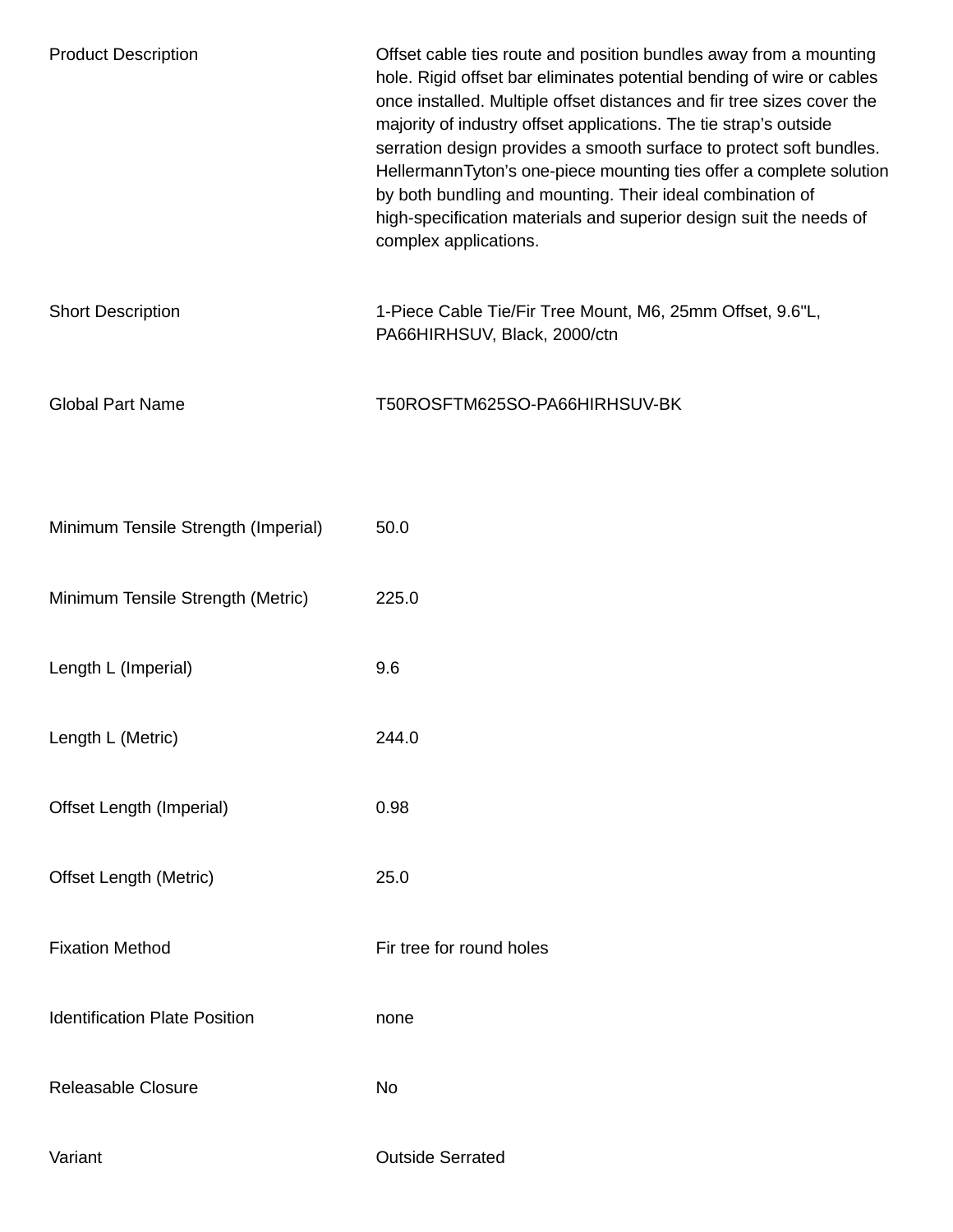| Width W (Imperial)                    | 0.02          |
|---------------------------------------|---------------|
| Width W (Metric)                      | 5.05          |
| <b>Bundle Diameter Min (Imperial)</b> | 0.08          |
| <b>Bundle Diameter Min (Metric)</b>   | 2.0           |
| <b>Bundle Diameter Max (Imperial)</b> | 1.97          |
| <b>Bundle Diameter Max (Metric)</b>   | 50.0          |
| Thickness T (Imperial)                | 0.06          |
| Thickness T (Metric)                  | 1.52          |
| Height H (Imperial)                   | 0.23          |
| Height H (Metric)                     | 5.8           |
| Panel Thickness Min (Imperial)        | 0.197         |
| Panel Thickness Max (Imperial)        | 0.197         |
| Panel Thickness Min (Metric)          | 5.0           |
| Panel Thickness Max (Metric)          | 5.0           |
| Mounting Hole Diameter D (Imperial)   | 0.24          |
| Mounting Hole Diameter D (Metric)     | $M6 \times 1$ |